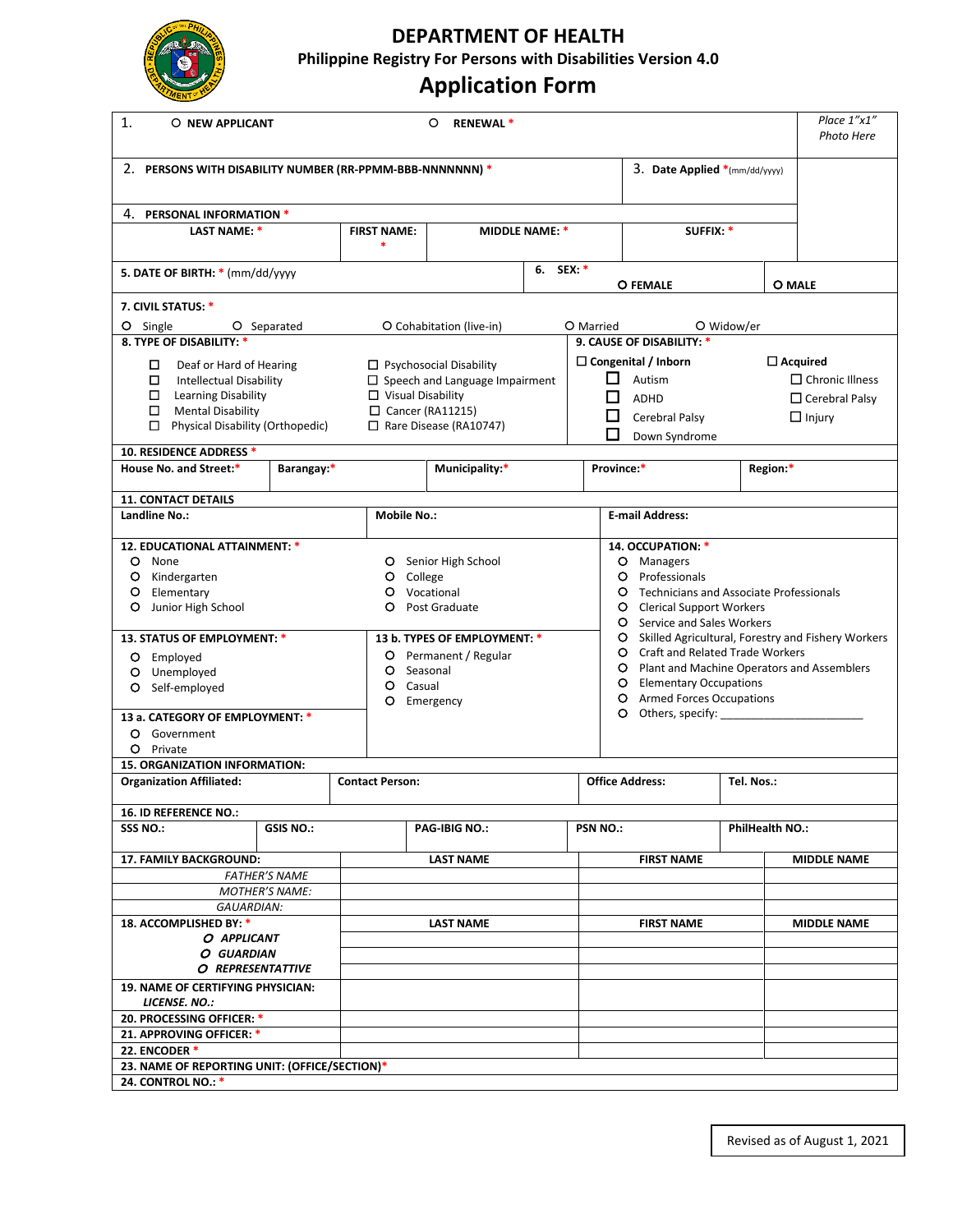

## **DEPARTMENT OF HEALTH Philippine Registry For Persons with Disabilities Version 4.0**

### **Application Form**

#### **Instructions for Philippine Registry for Persons with Disabilities (PRPWD) Version 4.0 Form**

| NO.            | <b>FIELD NAME</b>    | <b>INSTRUCTION and DEFINATION</b>                                                                                                                                                                                  |
|----------------|----------------------|--------------------------------------------------------------------------------------------------------------------------------------------------------------------------------------------------------------------|
| $\mathbf{1}$   | New Applicant and    | Check the appropriate box based on the definition.                                                                                                                                                                 |
|                | Renewal              | New Applicant: to account the information of the new applicant                                                                                                                                                     |
|                |                      | Renewal: for possible update of information of the individual (address, type of disability, contact details, etc.)                                                                                                 |
| $\overline{2}$ | Registration No.     | Region, Province, City/Municipality and Barangay is system-generated number, but the sequential number should be                                                                                                   |
|                |                      | assigned by the Issuing Office. Once the Person with Disability report is encoded into the system, copy the system-                                                                                                |
| 3              | Date Applied         | generated number and write into the box of the Application Form.<br>The date when Persons of Disability applied, must be entered on this portion. The format is "mm/dd/yyyy"                                       |
| 4              | Personal Information | Write the last name, first name, middle name in the appropriate space provided.by the Issuing Office                                                                                                               |
|                |                      | Note: Middle name is default to "N/A" because it is a required field. If the Person with Disability have a middle name,                                                                                            |
|                |                      | remove the "N/A" and write the middle name.                                                                                                                                                                        |
| 5              | <b>Birthdate</b>     | Write the birthdate of the Person with Disability in the format of "mm/dd/yyyy" (e.g. July 1, 1970 should be written as<br>07/01/1970). The birthdate should not be later than the current date/registration date. |
| 6              | Sex                  | Check the appropriate circle for the sex of the Person with Disability.                                                                                                                                            |
| $\overline{7}$ | <b>Civil Status</b>  | Check the appropriate circle for the civil status of the Person with Disability. Not legally separated is still                                                                                                    |
|                |                      | considered as "Married"                                                                                                                                                                                            |
| 8              | Type of Disability   | Check the appropriate box/es for the Type/s of Disability sustained by the Person with Disability. One or                                                                                                          |
|                |                      | more items can be checked for this field.                                                                                                                                                                          |
|                |                      | Deaf or Hard of Hearing - refers to people with hearing loss, implies little or no hearing/ranging from mild                                                                                                       |
|                |                      | to severe. Hearing loss, also known as hearing impairment means the complete or partial loss of the ability                                                                                                        |
|                |                      | to hear from one or both ears with 26 dB or greater hearing threshold, averaged at frequencies' 0.5, 1, 2,                                                                                                         |
|                |                      | 4 kilohertz.                                                                                                                                                                                                       |
|                |                      | Intellectual Disability - a significantly reduced ability to understand new or complex information and to                                                                                                          |
|                |                      | learn and apply new skills.                                                                                                                                                                                        |
|                |                      | Learning Disability - persons who, although normal in sensory, emotional and intellectual abilities, exhibit                                                                                                       |
|                |                      | disorders in perception, listening, thinking, reading, writing, spelling, and arithmetic.                                                                                                                          |
|                |                      | Mental Disability - disability resulting from organic brain syndrome and or mental illness (psychotic or                                                                                                           |
|                |                      | non-psychotic disorder)                                                                                                                                                                                            |
|                |                      | Physical Disability - is a restriction of ability due to any physical impairment that affects a person's                                                                                                           |
|                |                      | mobility, function, endurance or stamina to sustain prolonged physical ability, dexterity to perform tasks                                                                                                         |
|                |                      | skillfully and quality of life. Causes may be hereditary or acquired from trauma, infection, surgical or                                                                                                           |
|                |                      | medical condition and include the following disorders, namely: (1) Musculoskeletal or orthopedic                                                                                                                   |
|                |                      | disorders (2) Neurological disorders (3) Cardiopulmonary disorders (4) Pediatric and congenital disorders                                                                                                          |
|                |                      | Psychosocial Disability - any acquired behavioral, cognitive, emotional or social impairment that limits                                                                                                           |
|                |                      | one or more activities necessary to effective interpersonal transactions and other civilizing process or                                                                                                           |
|                |                      | activities to daily living such as but not limited to deviancy or anti-social behavior.                                                                                                                            |
|                |                      | Speech and Language Impairment - mean one or more speech/language disorders of voice, articulation,                                                                                                                |
|                |                      | rhythm and/or the receptive and expressive processes of language. Visual Disability - A person with                                                                                                                |
|                |                      | visual disability (Impairment) is one who has impairment of visual functioning even after treatment and/or                                                                                                         |
|                |                      | standard refractive correction, and has visual acuity in the better eye of less than (6/18 for low vision and                                                                                                      |
|                |                      | 3/60 for blind), or a visual field of less than 10 degrees from the point of fixation. A certain level of visual                                                                                                   |
|                |                      | impairment is defined as legal blindness. One is legally blind when your best corrected central visual acuity                                                                                                      |
|                |                      | in your better eye is 6/60 on worse or your side vision is 20 degrees or less in the better eye.                                                                                                                   |
|                |                      | Cancer (RA 11215) - Cancer refers to a genetic term for a large group of diseases that can affect                                                                                                                  |
|                |                      | any part of the body. Other terms used are malignant tumors and neoplasms. One defining feature                                                                                                                    |
|                |                      | of cancer is the rapid creation of abnormal cells that grow beyond their usual boundaries, and                                                                                                                     |
|                |                      | which can then invade adjoining parts of the body and spread to other organs;                                                                                                                                      |
|                |                      | Rare Disease (RA10747) -refers to disorders such as inherited metabolic disorders and other                                                                                                                        |
|                |                      | diseases with similar rare occurrence as recognized by the DOH upon recommendation of the                                                                                                                          |
|                |                      | NIH but excluding catastrophic (i.e., life threatening, seriously debilitating, or serious and chronic)                                                                                                            |
|                |                      | forms of more frequently occurring diseases.                                                                                                                                                                       |
| 9              | Cause of Disability  | Check the appropriate box/es for the Cause/s of Disability sustained by the Person with Disability. This                                                                                                           |
|                |                      | field can be multiple checking.                                                                                                                                                                                    |
|                |                      | Acquired – is a disability that has developed during the person's lifetime – that is as a result of an                                                                                                             |
|                |                      | accident or illness rather than a disability the person was born with.                                                                                                                                             |
|                |                      | Chronic illness - describes a group of health conditions that last a long time. It may get slowly worse over                                                                                                       |
|                |                      | time or may become permanent or may lead to death. It may cause permanent change to the body and                                                                                                                   |

Revised as of August 1, 2021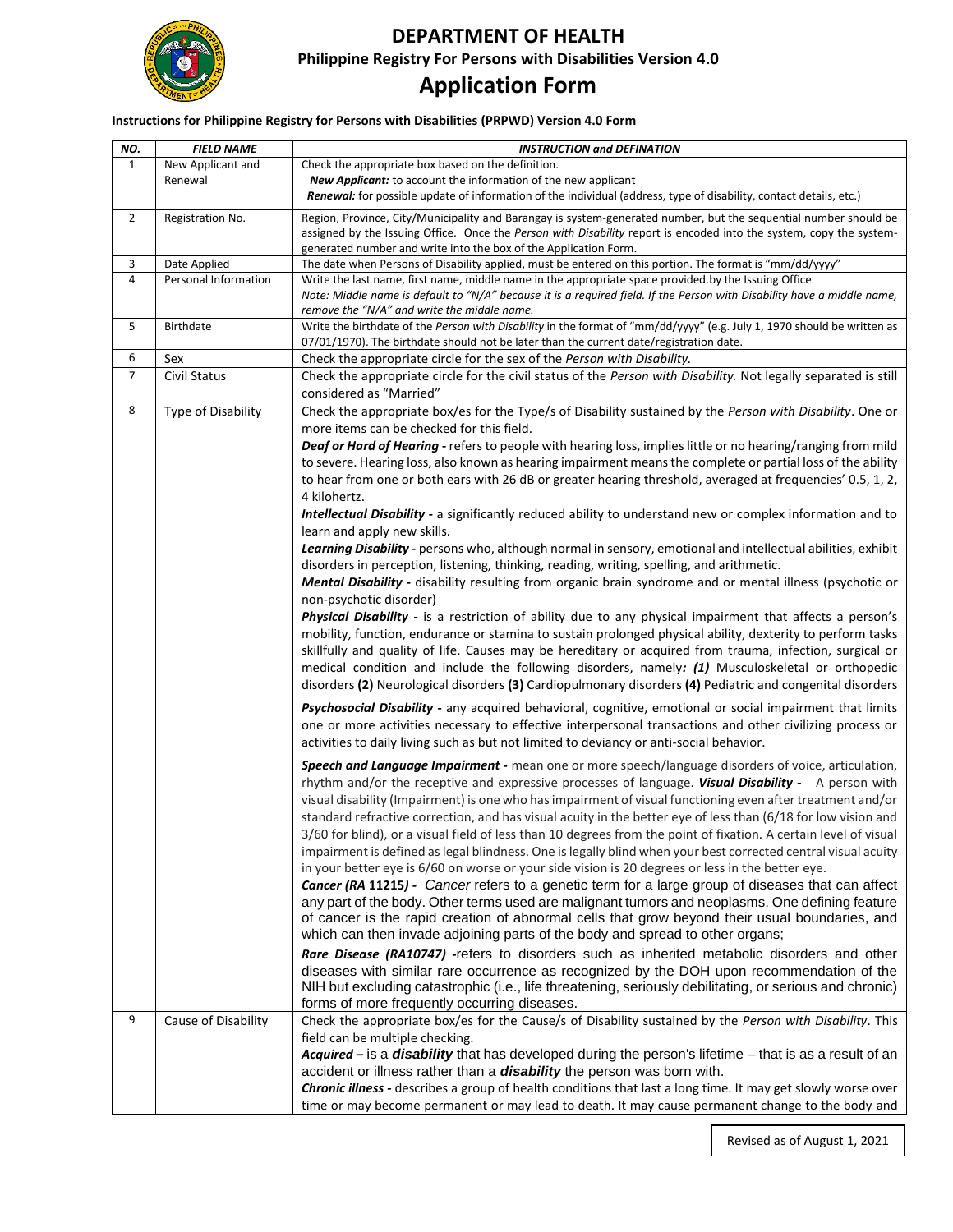

### **DEPARTMENT OF HEALTH Philippine Registry For Persons with Disabilities Version 4.0 Application Form**

|     |                           | will certainly affect the person's quality of life. This is also true to persons diagnose with Cancer or Rare<br>Disease. Thus, Chronic illnesses may cause disability, hence, it is considered not a disability.<br>Congenital/Inborn - disease is present at birth<br>Injury - An injury is the physical damage that results when a human body is suddenly or briefly subjected<br>to intolerable levels of energy. It can be a bodily lesion resulting from acute exposure to energy in amounts<br>that exceed the threshold of physiological tolerance, or it can be an impairment of function resulting from<br>a lack of one or more vital elements (i.e. air, water, warmth), as in drowning, strangulation or freezing.<br>The time between exposure to the energy and the appearance of an injury is short. (INJURY SURVEILLANCE<br>GUIDELINES, Published in conjunction with the Centers for Disease Control and Prevention, Atlanta, USA,<br>by the World Health Organization, 2001)<br>Autism: refers to a range of conditions characterized by some degree of impaired social behavior,<br>communication and language, and a narrow range of interests and activities that are both unique to the<br>individual and carried out repetitively.<br>ADHD (Attention Deficit hyperactivity Disorder): is a disorder marked by an ongoing pattern of<br>inattention and/or hyperactivity-impulsivity that interferes with functioning or development.<br>Cerebral Palsy: is a complex motor. disorder at the level of the central. nervous system. It is caused by.<br>irreversible brain lesions occurring                                                                                                                                                                                                                                                                                                                                                                                                                                                                                                        |
|-----|---------------------------|----------------------------------------------------------------------------------------------------------------------------------------------------------------------------------------------------------------------------------------------------------------------------------------------------------------------------------------------------------------------------------------------------------------------------------------------------------------------------------------------------------------------------------------------------------------------------------------------------------------------------------------------------------------------------------------------------------------------------------------------------------------------------------------------------------------------------------------------------------------------------------------------------------------------------------------------------------------------------------------------------------------------------------------------------------------------------------------------------------------------------------------------------------------------------------------------------------------------------------------------------------------------------------------------------------------------------------------------------------------------------------------------------------------------------------------------------------------------------------------------------------------------------------------------------------------------------------------------------------------------------------------------------------------------------------------------------------------------------------------------------------------------------------------------------------------------------------------------------------------------------------------------------------------------------------------------------------------------------------------------------------------------------------------------------------------------------------------------------------------------------|
|     |                           | Down Syndrome: is a genetic disorder in which some, or all, of a person's cells have an extra chromosome.                                                                                                                                                                                                                                                                                                                                                                                                                                                                                                                                                                                                                                                                                                                                                                                                                                                                                                                                                                                                                                                                                                                                                                                                                                                                                                                                                                                                                                                                                                                                                                                                                                                                                                                                                                                                                                                                                                                                                                                                                  |
| 10  | <b>Residence Address</b>  | Write the Person with Disability's permanent address - House No. and Street, Barangay, Municipality/City,<br>Province and Region<br>Note: House No. and Street name should be encoded in the system, but the Region, Province,<br>Municipality/City and Barangay is already built-in to the system; just click the appropriate Region,<br>Province, Municipality/City, and Barangay of the Person with Disability                                                                                                                                                                                                                                                                                                                                                                                                                                                                                                                                                                                                                                                                                                                                                                                                                                                                                                                                                                                                                                                                                                                                                                                                                                                                                                                                                                                                                                                                                                                                                                                                                                                                                                          |
| 11  | <b>Contact Details</b>    | Write the Telephone No., Mobile No., and E-mail address of the Person with Disability if available.                                                                                                                                                                                                                                                                                                                                                                                                                                                                                                                                                                                                                                                                                                                                                                                                                                                                                                                                                                                                                                                                                                                                                                                                                                                                                                                                                                                                                                                                                                                                                                                                                                                                                                                                                                                                                                                                                                                                                                                                                        |
| 12  | Educational<br>Attainment | Check the appropriate circle for the highest education attained by the Person with Disability.                                                                                                                                                                                                                                                                                                                                                                                                                                                                                                                                                                                                                                                                                                                                                                                                                                                                                                                                                                                                                                                                                                                                                                                                                                                                                                                                                                                                                                                                                                                                                                                                                                                                                                                                                                                                                                                                                                                                                                                                                             |
| 13  | Status of<br>Employment   | Check the appropriate circle for the working status of the Person with Disability. One item must be chosen<br>in this field.<br>Employed - persons in the labor force who were reported either at work or with a job or business<br>although not at work:<br>a) At Work - those who did some work, even for one hour during the reference period.<br>b) With a Job or Business but not at Work - those who have a job or business even though not at<br>work during the reference period because of temporary illness/injury, vacation or other leave of<br>absence, bad weather or strike/labor dispute or other reasons.<br>Likewise, persons who are expected to report for work or to start operation of a farm or business<br>enterprise within two weeks from the date of the enumerator's visit are<br>considered employed.<br>Unemployed - includes all persons who are 15 years old and over as of their last birthday and are<br>reported as:<br>1) without work, i.e., had no job or business during the basic survey reference period; AND,<br>2) currently available for work, i.e., were available and willing to take up work in paid employment or<br>self-employment during the basic survey reference period, and/or would be available and willing to take<br>up work in paid employment or self-employment within two weeks after the interview date; AND,<br>3) seeking work, i.e., had taken specific steps to look for a job or establish a business during the basic<br>survey reference period; OR not seeking work due to the following reasons: (a) tired/believe no work<br>available, i.e, the discouraged workers who looked for work within the last six months prior to the<br>interview date; (b) awaiting results of previous job applications; (c) temporary illness/disability; (d) bad<br>weather; and (e) waiting for rehire/job recall.<br>Self-employed - is an independent contractor or sole proprietor who reports income-earned own<br>business. The person works for him/herself at a variety of trades, professions, and occupations rather than<br>working for an employer. |
| 13a | Category of<br>Employment | Check the appropriate circle for the Category of Employment of the Person with Disability.<br>Permanent/Regular - the directly employed; work for an employer and are paid directly by that employer;<br>permanent/regular employees do not have a predetermined end date of employment;<br>permanent employees are often eligible to switch job positions within their companies<br>Seasonal - the term seasonal employment refers to open positions in an organization that are available<br>for only a portion of the year; seasonal employment is a form of temporary employment, whereby the<br>workload occurs only during certain times of the year                                                                                                                                                                                                                                                                                                                                                                                                                                                                                                                                                                                                                                                                                                                                                                                                                                                                                                                                                                                                                                                                                                                                                                                                                                                                                                                                                                                                                                                                 |

Revised as of August 1, 2021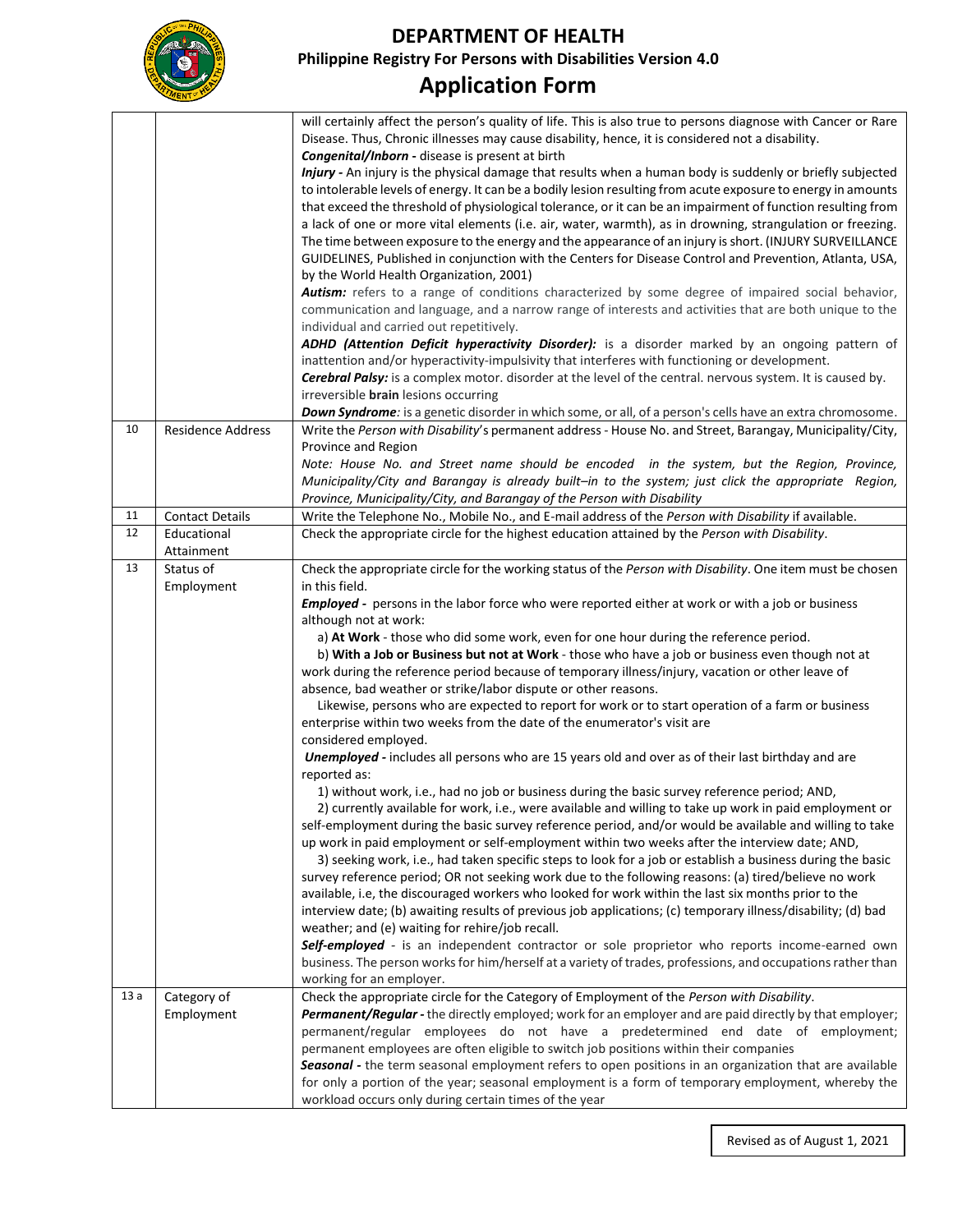

### **DEPARTMENT OF HEALTH Philippine Registry For Persons with Disabilities Version 4.0 Application Form**

|                 |                        | <b>Casual</b> - employees are employees who do not have regular or systematic hours of work or an expectation<br>of continuing work; a typical casual employee is employed on a daily basis when the need arises                                                                                                                                                                                                                                                                                                                                                                                                                                                                                                                                                                                                                                                                                                                                                                                                                                                                                                                                                                                                                                                                                                                                                                                                                                                                                                                                                                                                                                                                                                                                                                                                                                                                                                                                                                                                                                                                                                                                                                                                                                                                                                                                                                                                                                                                                                                                                                                                                                                                                                                                                                                                                                                                                                                                                                                       |
|-----------------|------------------------|--------------------------------------------------------------------------------------------------------------------------------------------------------------------------------------------------------------------------------------------------------------------------------------------------------------------------------------------------------------------------------------------------------------------------------------------------------------------------------------------------------------------------------------------------------------------------------------------------------------------------------------------------------------------------------------------------------------------------------------------------------------------------------------------------------------------------------------------------------------------------------------------------------------------------------------------------------------------------------------------------------------------------------------------------------------------------------------------------------------------------------------------------------------------------------------------------------------------------------------------------------------------------------------------------------------------------------------------------------------------------------------------------------------------------------------------------------------------------------------------------------------------------------------------------------------------------------------------------------------------------------------------------------------------------------------------------------------------------------------------------------------------------------------------------------------------------------------------------------------------------------------------------------------------------------------------------------------------------------------------------------------------------------------------------------------------------------------------------------------------------------------------------------------------------------------------------------------------------------------------------------------------------------------------------------------------------------------------------------------------------------------------------------------------------------------------------------------------------------------------------------------------------------------------------------------------------------------------------------------------------------------------------------------------------------------------------------------------------------------------------------------------------------------------------------------------------------------------------------------------------------------------------------------------------------------------------------------------------------------------------------|
|                 |                        | <b>Emergency</b> - means any work performed for the purpose of preventing or alleviating the physical trauma<br>or property damage threatened or caused by an emergency; emergency work means work, which could<br>not be covered by a weekly employee because of extenuating circumstances                                                                                                                                                                                                                                                                                                                                                                                                                                                                                                                                                                                                                                                                                                                                                                                                                                                                                                                                                                                                                                                                                                                                                                                                                                                                                                                                                                                                                                                                                                                                                                                                                                                                                                                                                                                                                                                                                                                                                                                                                                                                                                                                                                                                                                                                                                                                                                                                                                                                                                                                                                                                                                                                                                            |
| 13 <sub>b</sub> | Types of<br>Employment | Check the appropriate circle for the Type of Employment of the Person with Disability.                                                                                                                                                                                                                                                                                                                                                                                                                                                                                                                                                                                                                                                                                                                                                                                                                                                                                                                                                                                                                                                                                                                                                                                                                                                                                                                                                                                                                                                                                                                                                                                                                                                                                                                                                                                                                                                                                                                                                                                                                                                                                                                                                                                                                                                                                                                                                                                                                                                                                                                                                                                                                                                                                                                                                                                                                                                                                                                 |
| 14              | Occupation             | Check the appropriate circle for the Occupation of the Person with Disability. If not stated in the choice,<br>check "Others" then specify.                                                                                                                                                                                                                                                                                                                                                                                                                                                                                                                                                                                                                                                                                                                                                                                                                                                                                                                                                                                                                                                                                                                                                                                                                                                                                                                                                                                                                                                                                                                                                                                                                                                                                                                                                                                                                                                                                                                                                                                                                                                                                                                                                                                                                                                                                                                                                                                                                                                                                                                                                                                                                                                                                                                                                                                                                                                            |
|                 |                        | Major Group 1. Managers - workers in this group plan, direct, coordinate and evaluate the overall<br>activities of enter prises governments and other organizations, or of organizational units within them,<br>and formulate and review their policies, laws, rules and regulations.<br>Major Group 2. Professionals - workers in this group increase the existing stock of knowledge, apply<br>scientific or artistic concepts and theories, teach about the foregoing in a systematic manner, or<br>engage in any combination of these activities.<br>Major Group 3. Technicians and associate professionals - workers in this group perform mostly<br>technical and related tasks connected with research and the application of scientific or artistic<br>concepts and operationalmethods, and government or business regulations.<br>Major Group 4. Clerical support workers workers in this group record, organize, store,<br>compute and retrieve information related, and perform a number of clerical duties in<br>connection with money-handling operations, travel arrangements, requests for information,<br>and appointments.<br>Major Group 5. Service and sales workers - workers in this group provide personal and protective<br>services related to travel, housekeeping, catering, personal care, or protection against fire and<br>unlawful acts, or demonstrate and sellgoods in wholesale or retail shops and similar establish ments,<br>as wellas at stalls and on markets.<br>Major Group 6. Skilled agricu It ural, forestry and fishery workers - workers inthis group grow and<br>harvest field or tree and shrub cropsgather wild fruits and plants, breed, tend or hunt animals,<br>produce a variety of animal husbandry products, cultivate, conserve and exploit forests, breed<br>orcatchfishandcultivate orgather other forms of aquatic lifeinorder to provide food, shelter and<br>income for themselves and their households.<br>Major Group 7. Craft and related trades workers - workers in this group apply specific<br>knowledge and skills in the fields to construct and maintain buildings, form metal, erect metal<br>structures, set machine tools, or make, fit maintain and repair machinery, equipment or tools, carry<br>out printing work, produce or process foodstuffs, textiles, or wooden, metal and other articles,<br>including handicraft goods.<br>Major Group 8. Plant and machine operators and assemblers - workers inthis group operate and<br>monitor industrial and agricultural machinery equipment on the spot or by remote control, drive<br>and operate trains, motor vehicles and mobile machinery and equipment, or assemble products<br>from component parts according to strict specifications and procedures.<br>Major Group 9. Elementary occupations - occupations in this group involve the performance of<br>simple and routine tasks which may require the use of handheld tools and considerable physical<br>effort. |
|                 |                        | Major Group 10. Armed forces occupations - this major group includes all jobs held by members of<br>the armed forces. Members of the armed forces are those personnel who are currently serving in the                                                                                                                                                                                                                                                                                                                                                                                                                                                                                                                                                                                                                                                                                                                                                                                                                                                                                                                                                                                                                                                                                                                                                                                                                                                                                                                                                                                                                                                                                                                                                                                                                                                                                                                                                                                                                                                                                                                                                                                                                                                                                                                                                                                                                                                                                                                                                                                                                                                                                                                                                                                                                                                                                                                                                                                                 |
|                 |                        | armed forces, including auxiliary services, whether on a voluntary or compulsory basis, and who                                                                                                                                                                                                                                                                                                                                                                                                                                                                                                                                                                                                                                                                                                                                                                                                                                                                                                                                                                                                                                                                                                                                                                                                                                                                                                                                                                                                                                                                                                                                                                                                                                                                                                                                                                                                                                                                                                                                                                                                                                                                                                                                                                                                                                                                                                                                                                                                                                                                                                                                                                                                                                                                                                                                                                                                                                                                                                        |
|                 |                        | are not free to accept civilian employment and are subject to military discipline. Included are                                                                                                                                                                                                                                                                                                                                                                                                                                                                                                                                                                                                                                                                                                                                                                                                                                                                                                                                                                                                                                                                                                                                                                                                                                                                                                                                                                                                                                                                                                                                                                                                                                                                                                                                                                                                                                                                                                                                                                                                                                                                                                                                                                                                                                                                                                                                                                                                                                                                                                                                                                                                                                                                                                                                                                                                                                                                                                        |
|                 |                        | members of the army, navy, air force and other military services, as well as conscripts enrolled for<br>military training or other service for a specified period.                                                                                                                                                                                                                                                                                                                                                                                                                                                                                                                                                                                                                                                                                                                                                                                                                                                                                                                                                                                                                                                                                                                                                                                                                                                                                                                                                                                                                                                                                                                                                                                                                                                                                                                                                                                                                                                                                                                                                                                                                                                                                                                                                                                                                                                                                                                                                                                                                                                                                                                                                                                                                                                                                                                                                                                                                                     |
| 15              | Organization           | Write the organization information of the Person with Disability including the name of organization                                                                                                                                                                                                                                                                                                                                                                                                                                                                                                                                                                                                                                                                                                                                                                                                                                                                                                                                                                                                                                                                                                                                                                                                                                                                                                                                                                                                                                                                                                                                                                                                                                                                                                                                                                                                                                                                                                                                                                                                                                                                                                                                                                                                                                                                                                                                                                                                                                                                                                                                                                                                                                                                                                                                                                                                                                                                                                    |
|                 | Information            | affiliated, contact person, office address, and telephone number. If none, leave it blank                                                                                                                                                                                                                                                                                                                                                                                                                                                                                                                                                                                                                                                                                                                                                                                                                                                                                                                                                                                                                                                                                                                                                                                                                                                                                                                                                                                                                                                                                                                                                                                                                                                                                                                                                                                                                                                                                                                                                                                                                                                                                                                                                                                                                                                                                                                                                                                                                                                                                                                                                                                                                                                                                                                                                                                                                                                                                                              |
| 16              | ID Reference No.       | Write the SSS, GSIS, PAG-IBIG, PNS, and Philippine Health Insurance Number if available                                                                                                                                                                                                                                                                                                                                                                                                                                                                                                                                                                                                                                                                                                                                                                                                                                                                                                                                                                                                                                                                                                                                                                                                                                                                                                                                                                                                                                                                                                                                                                                                                                                                                                                                                                                                                                                                                                                                                                                                                                                                                                                                                                                                                                                                                                                                                                                                                                                                                                                                                                                                                                                                                                                                                                                                                                                                                                                |
| 17              | Family Background      | Write the name of the father, mother and or Guardian of the Person with Disability in the space provided.                                                                                                                                                                                                                                                                                                                                                                                                                                                                                                                                                                                                                                                                                                                                                                                                                                                                                                                                                                                                                                                                                                                                                                                                                                                                                                                                                                                                                                                                                                                                                                                                                                                                                                                                                                                                                                                                                                                                                                                                                                                                                                                                                                                                                                                                                                                                                                                                                                                                                                                                                                                                                                                                                                                                                                                                                                                                                              |
| 18              | Accomplished By        | Check the appropriate circle, who accomplished the form weather Applicant, Guardian and or                                                                                                                                                                                                                                                                                                                                                                                                                                                                                                                                                                                                                                                                                                                                                                                                                                                                                                                                                                                                                                                                                                                                                                                                                                                                                                                                                                                                                                                                                                                                                                                                                                                                                                                                                                                                                                                                                                                                                                                                                                                                                                                                                                                                                                                                                                                                                                                                                                                                                                                                                                                                                                                                                                                                                                                                                                                                                                             |
|                 |                        | Representative. Then write the name who accomplished the form in the space provided                                                                                                                                                                                                                                                                                                                                                                                                                                                                                                                                                                                                                                                                                                                                                                                                                                                                                                                                                                                                                                                                                                                                                                                                                                                                                                                                                                                                                                                                                                                                                                                                                                                                                                                                                                                                                                                                                                                                                                                                                                                                                                                                                                                                                                                                                                                                                                                                                                                                                                                                                                                                                                                                                                                                                                                                                                                                                                                    |